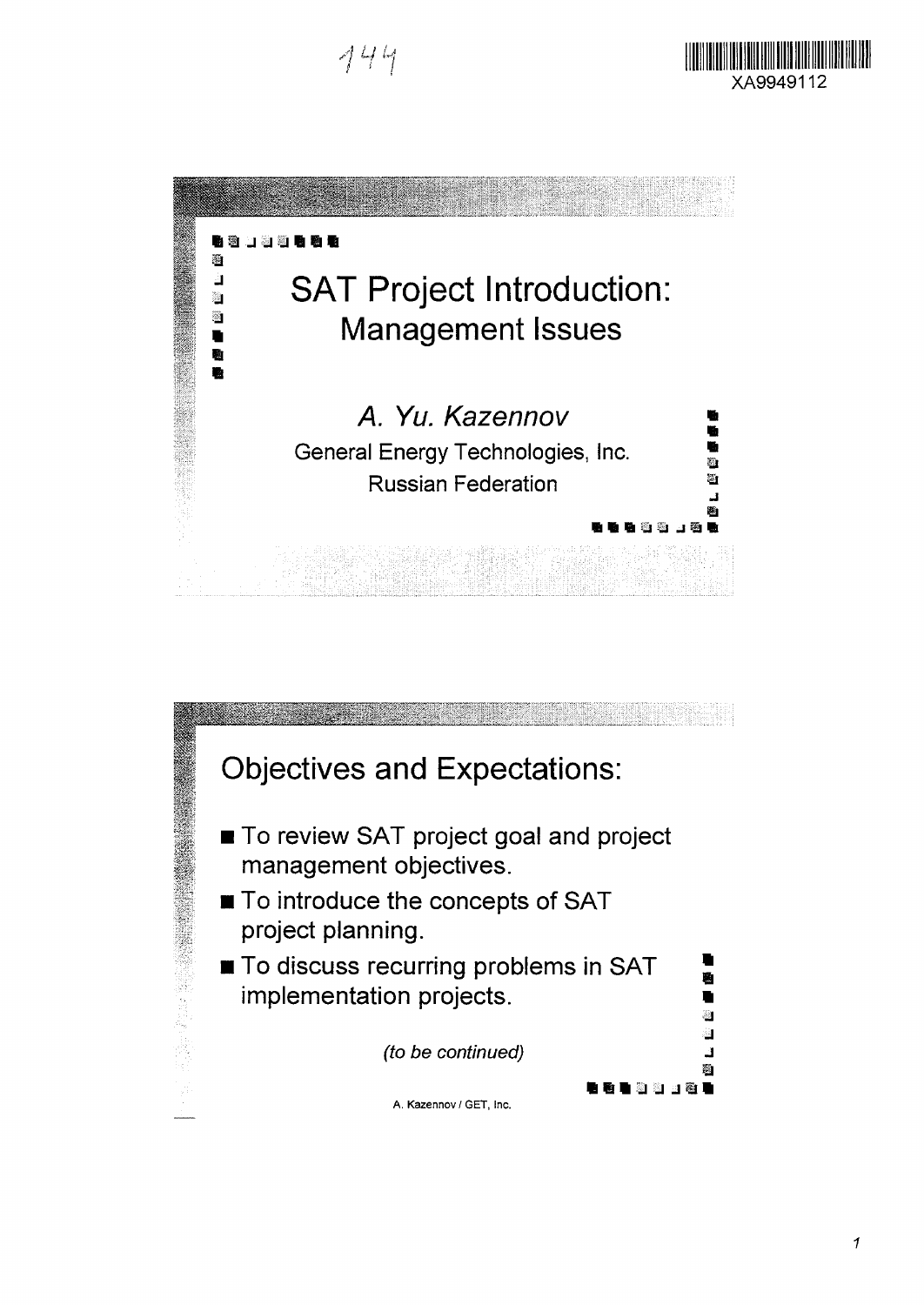

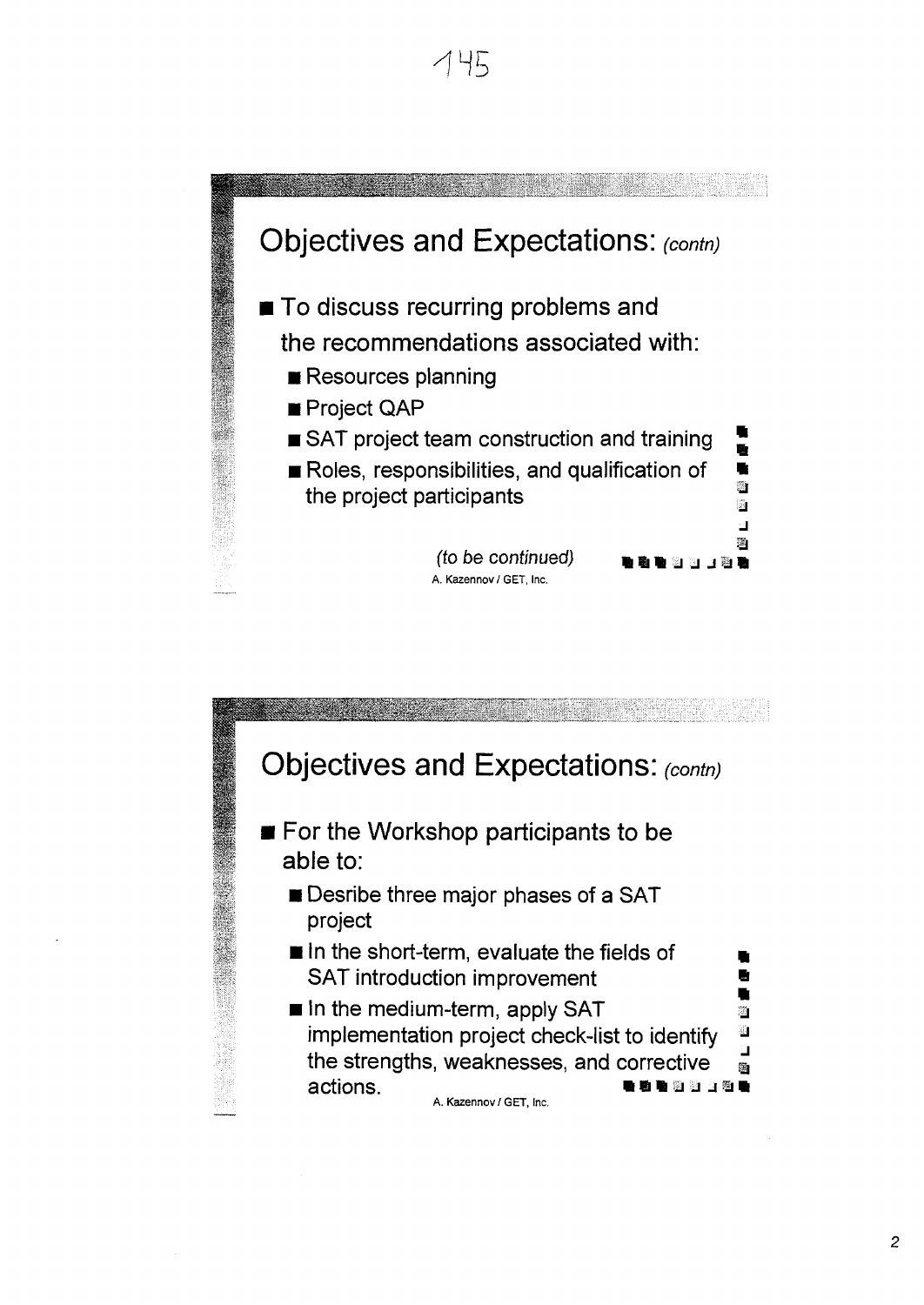# **SAT Project goal and management • SAT Project** is a NPP/utility training development project, which in turn is a part of a NPP/utility overall safety and efficiency programme.  $\blacksquare$  **SAT Project goal is to upgrade existing** training programmes or to establish \* new ones through successful  $\qquad \qquad \bullet$ implementation of SAT. A. Kazennov/GET, Inc.

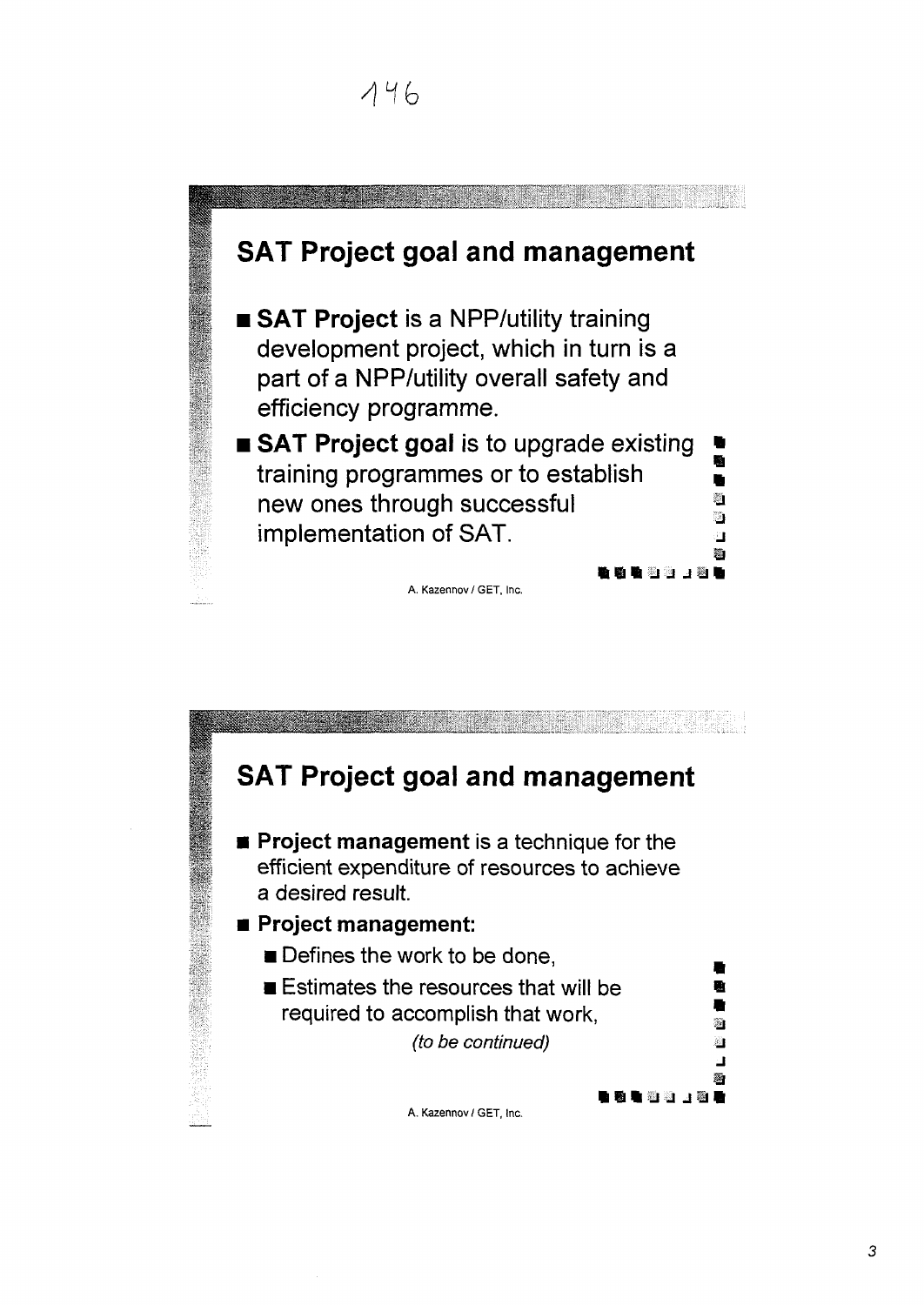|  | ,<br>ł |  |
|--|--------|--|
|--|--------|--|



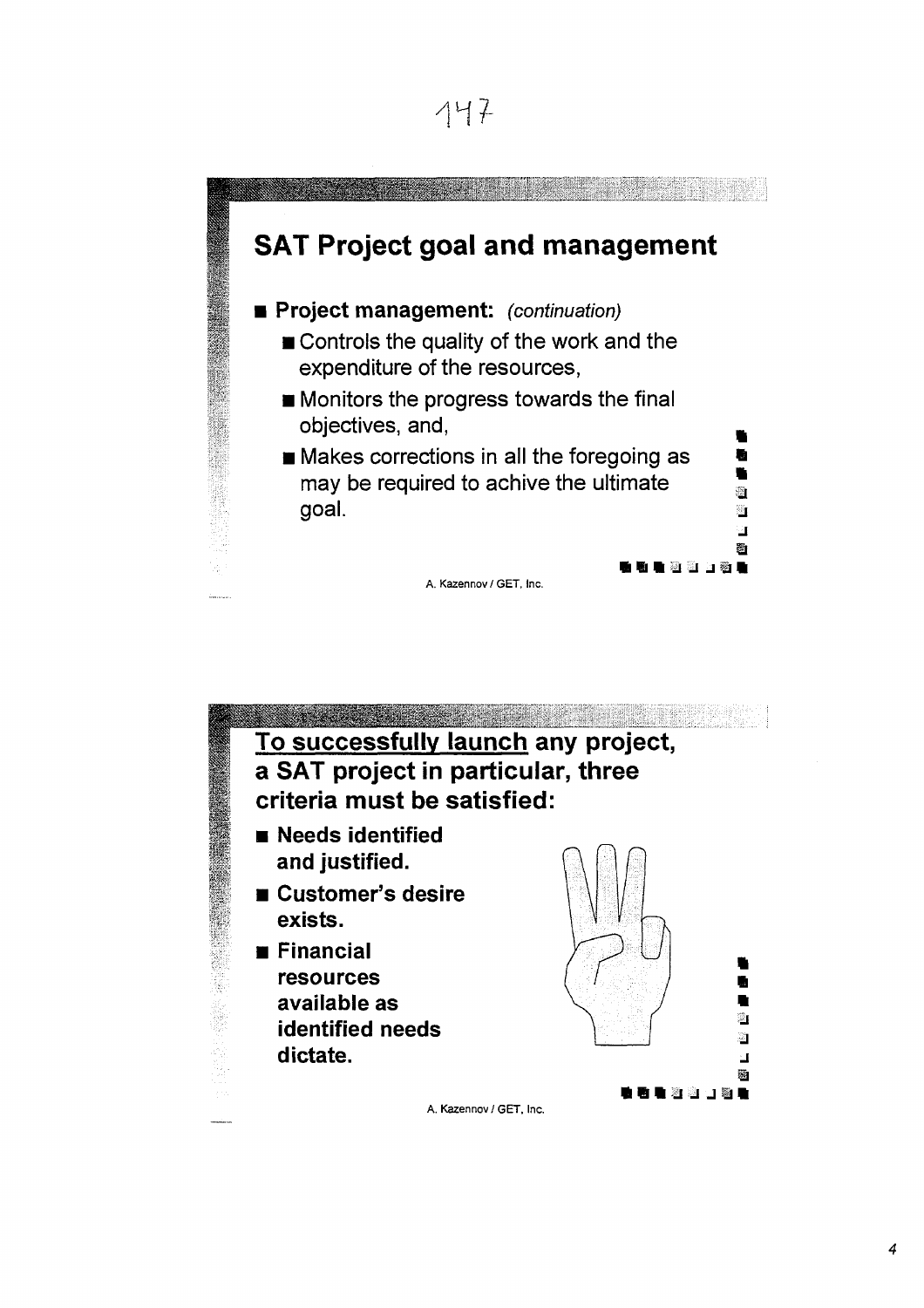

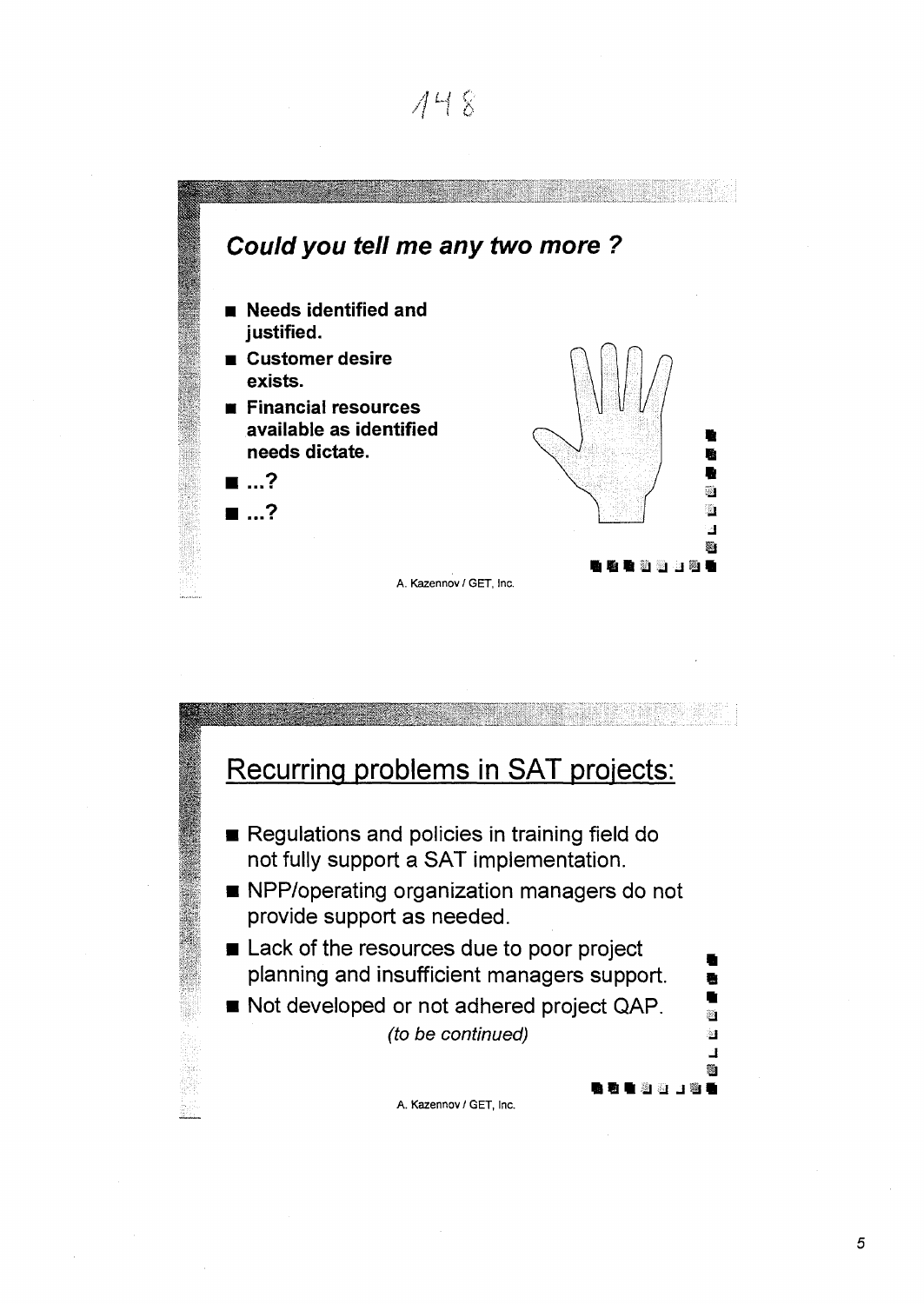



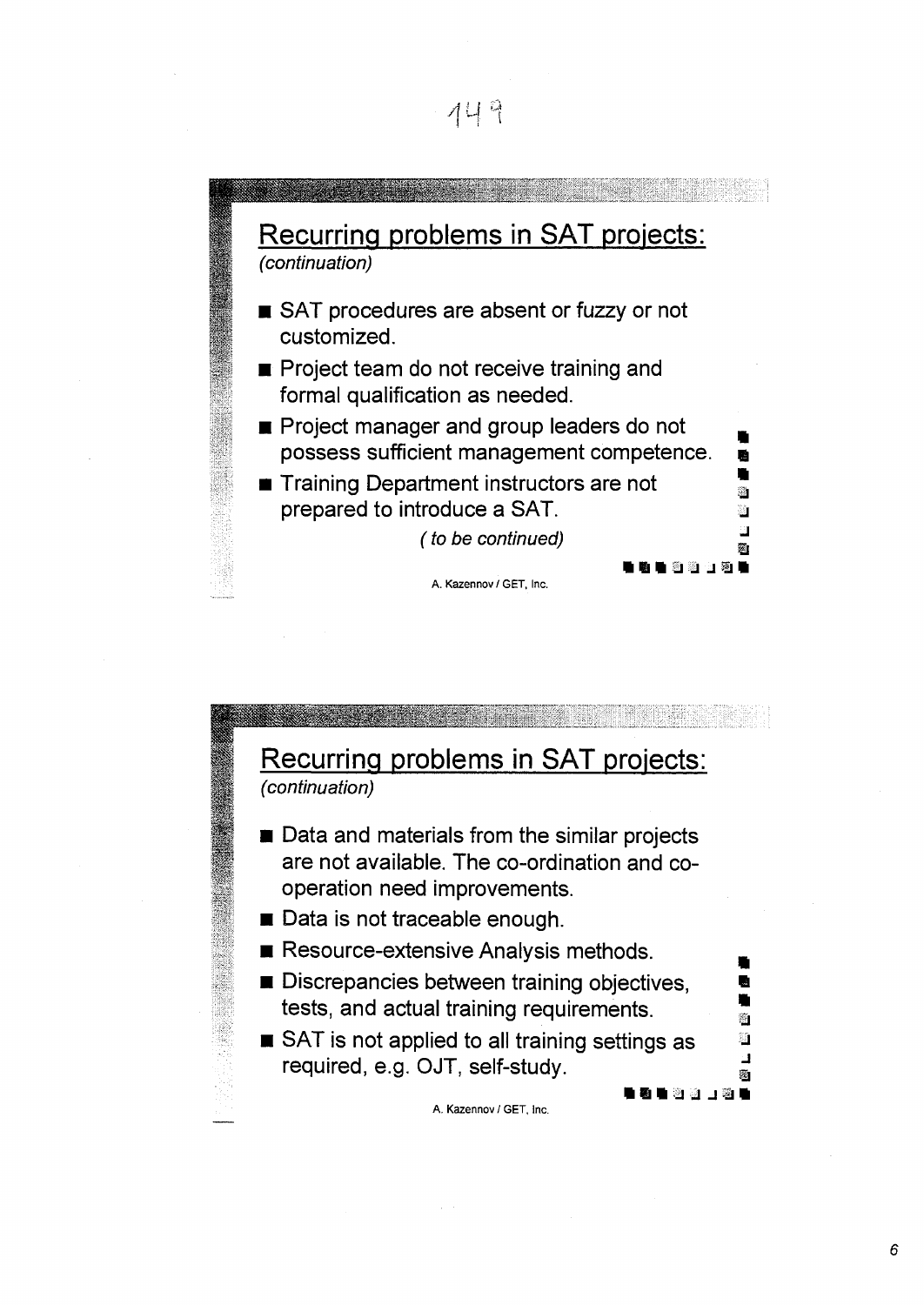

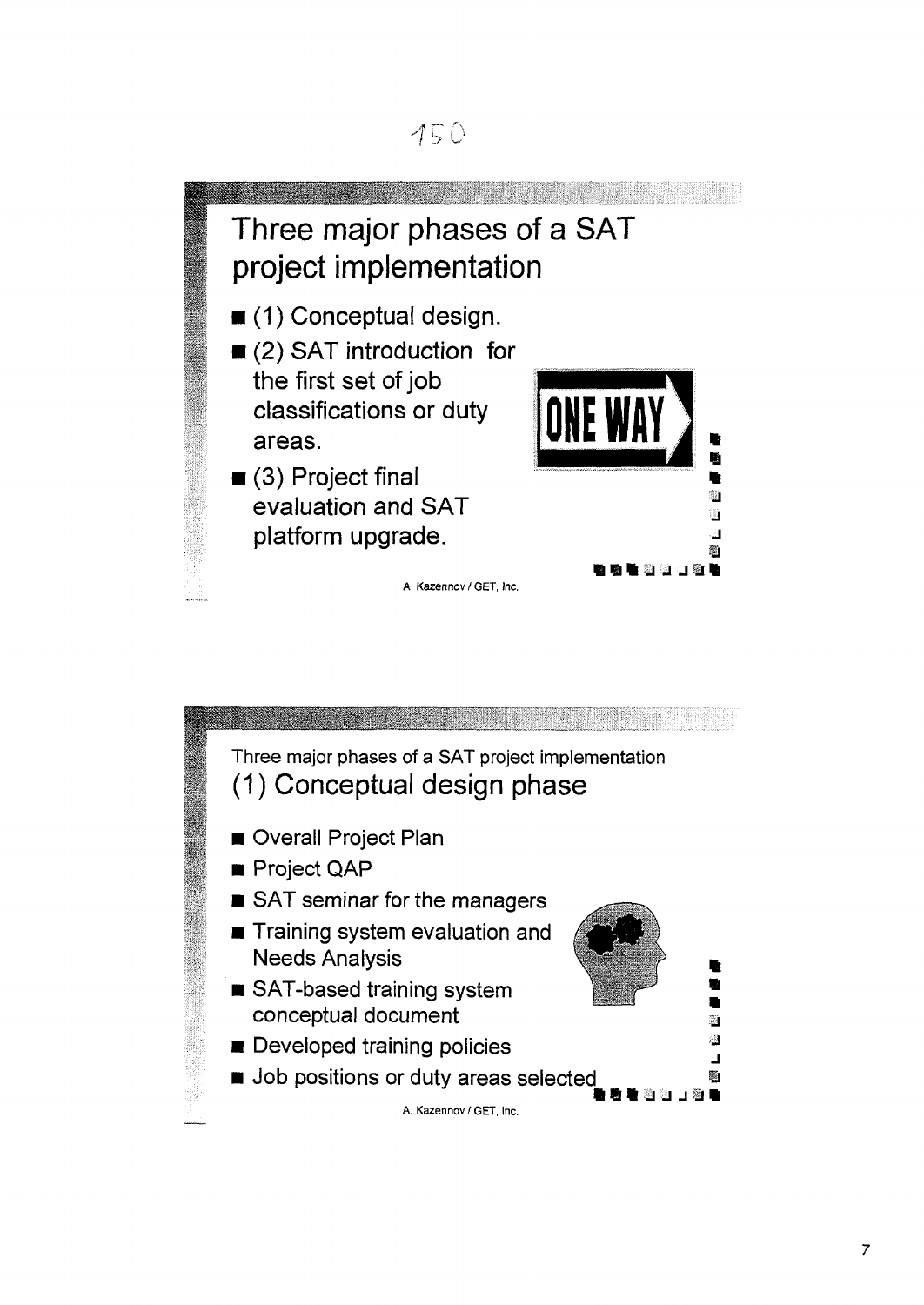

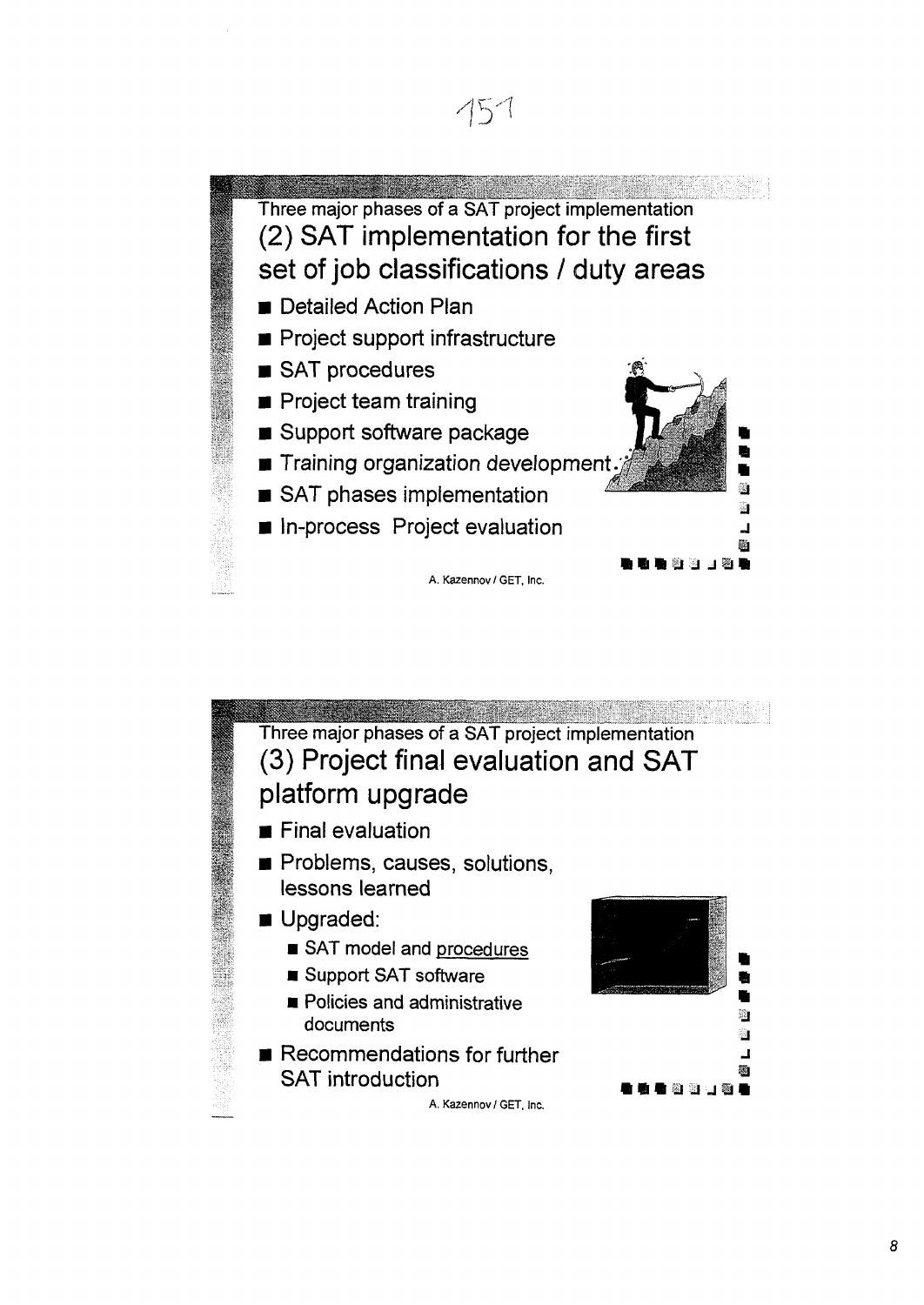## **1**J

**A.**

### An actual examie of the SAT Project implementation (Kursk NPP, Russia) **• Needs Analysis accomplished...**  $TO + 3$ • Project Team trained TO+ 6 ■ SAT-based continuing training launched TO + 15 **Training organization upgraded.** T0 + 15 Administrative documents.........  $TO + 15$  $\blacksquare$  **SAT technology transfer done...**  $\top$ <sub>0</sub> + 18 li<br>E<br>**f**riefferf A. Kazennov / GET, Inc.

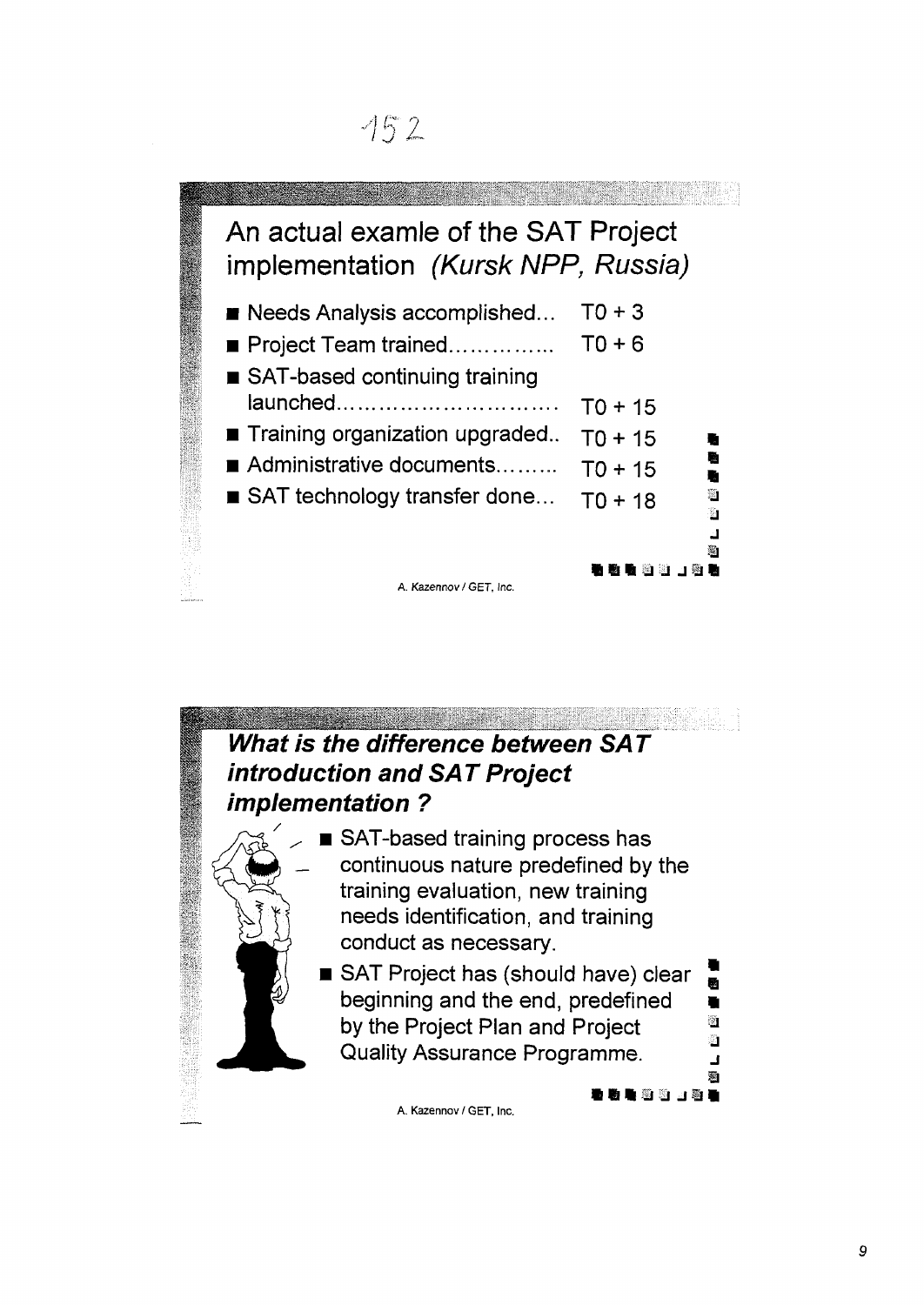**SAT is an approach. SAT project implies specific technology.**

**"There is only one religion, though there are a hundred versions of it" (G.B. Show)**

A. Kazennov / GET, Inc.



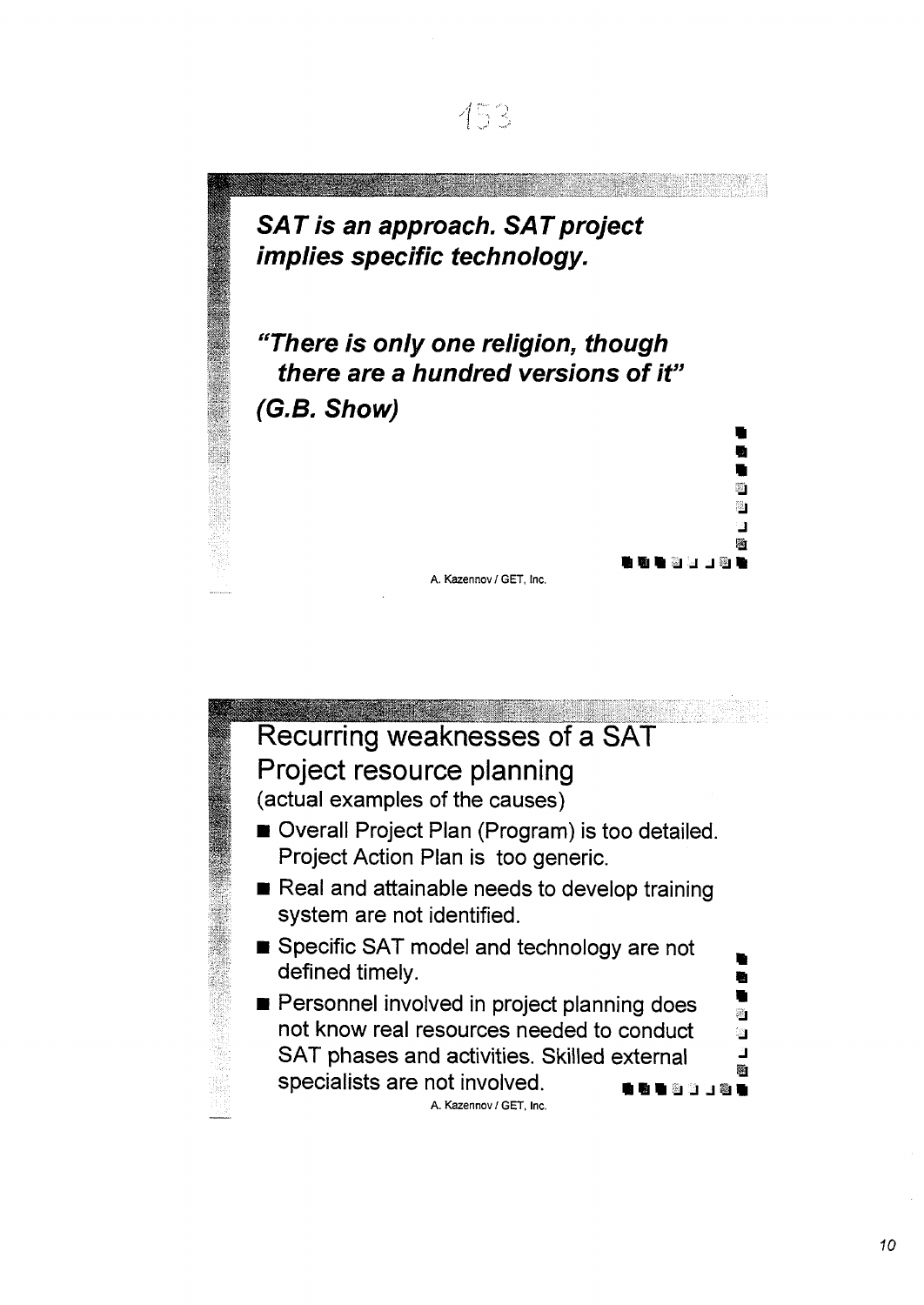

#### Man-hours needed to develop one hour of training (when training specification done) • Classroom (10-30)  $\blacksquare$  Laboratory, workshop...........(15 - 30)  $\blacksquare$  Simulator scenarios..............(15 - 30) • Plant OJT (10-25)  $\blacksquare$  Self-study materials..............(10 - 20) • CBT (20-60) *I* (These estimates do not include JPMs, tests<sup>J</sup> and exams development) **i n J J JJI** A. Kazennov / GET, Inc.

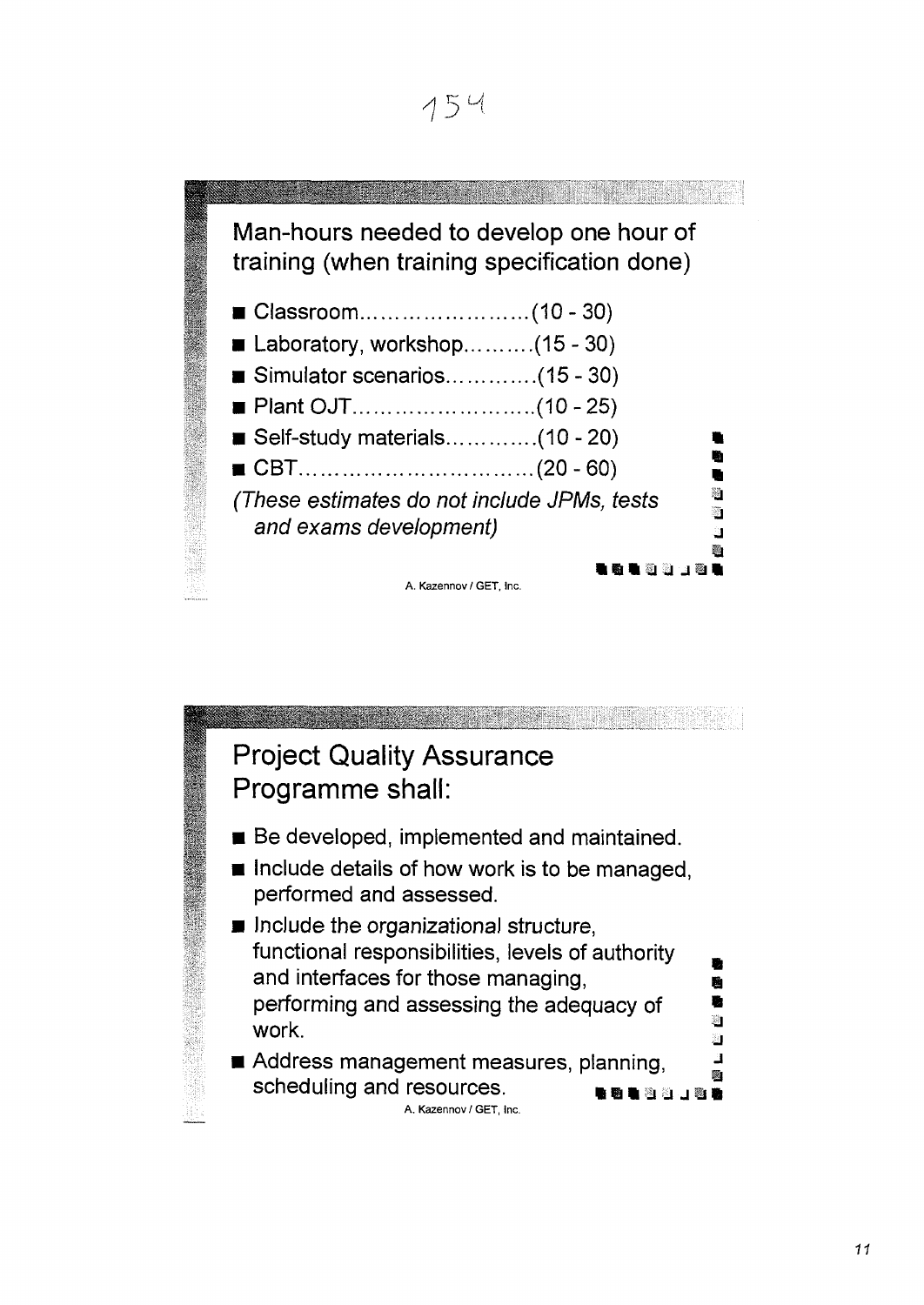

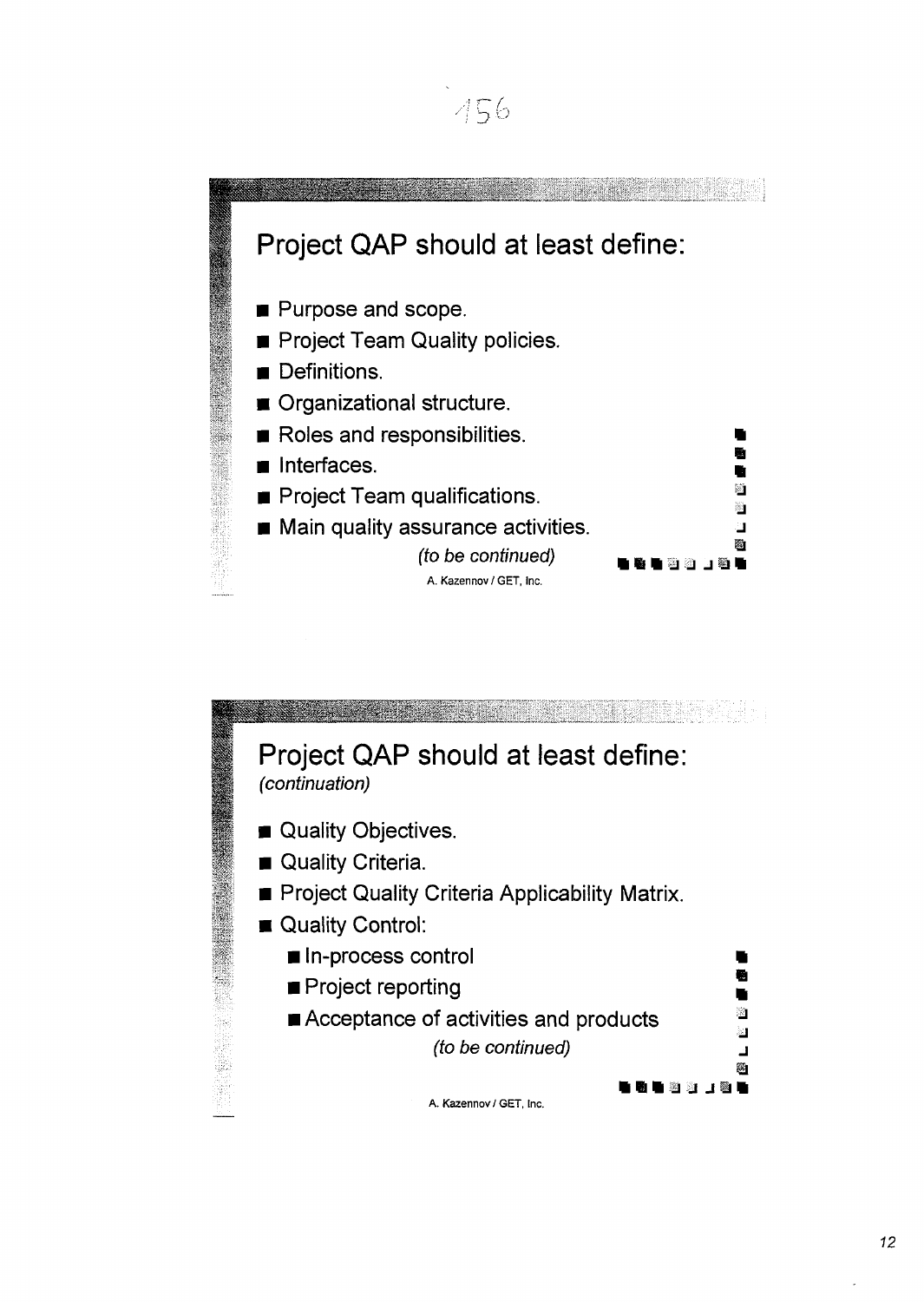

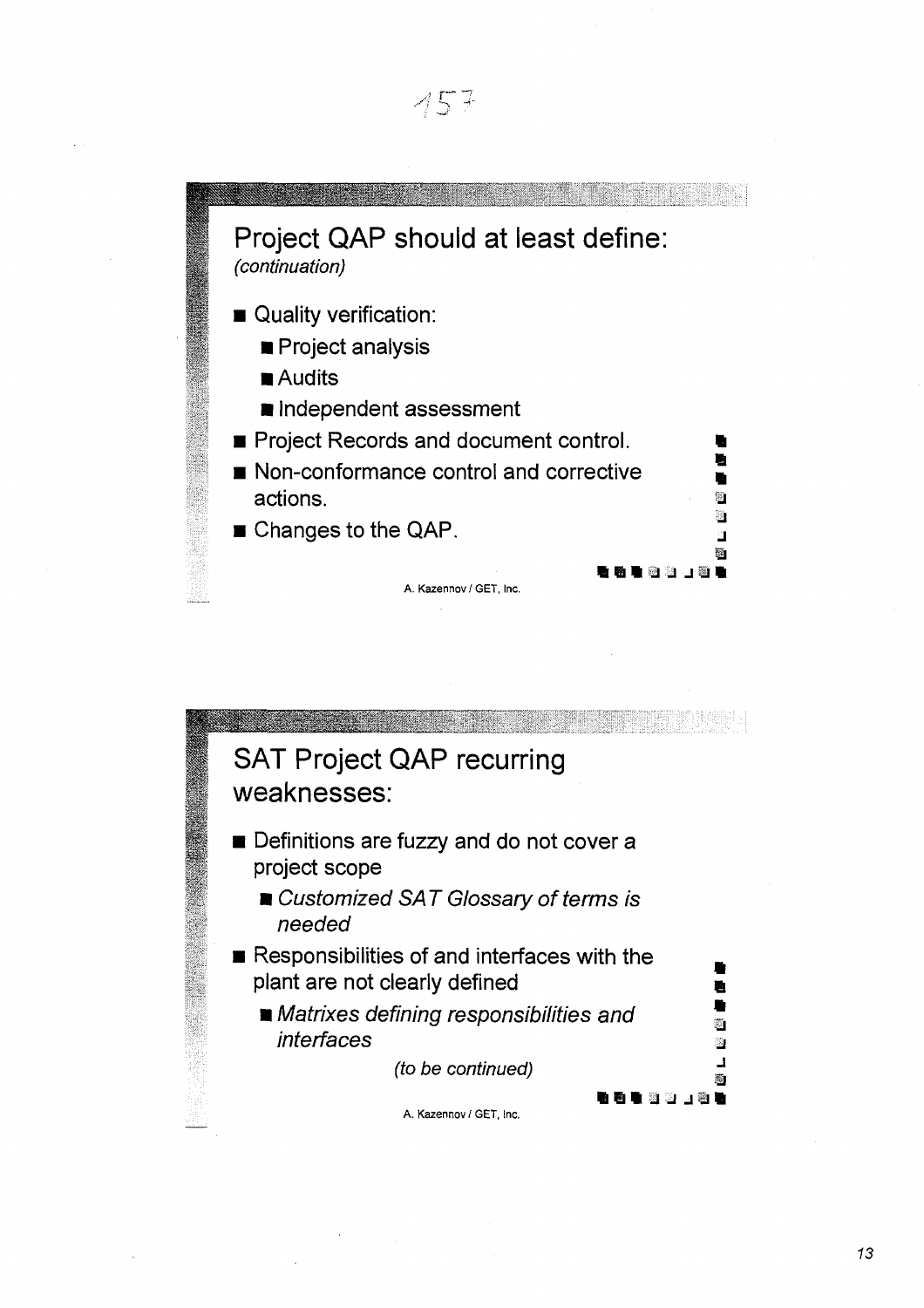

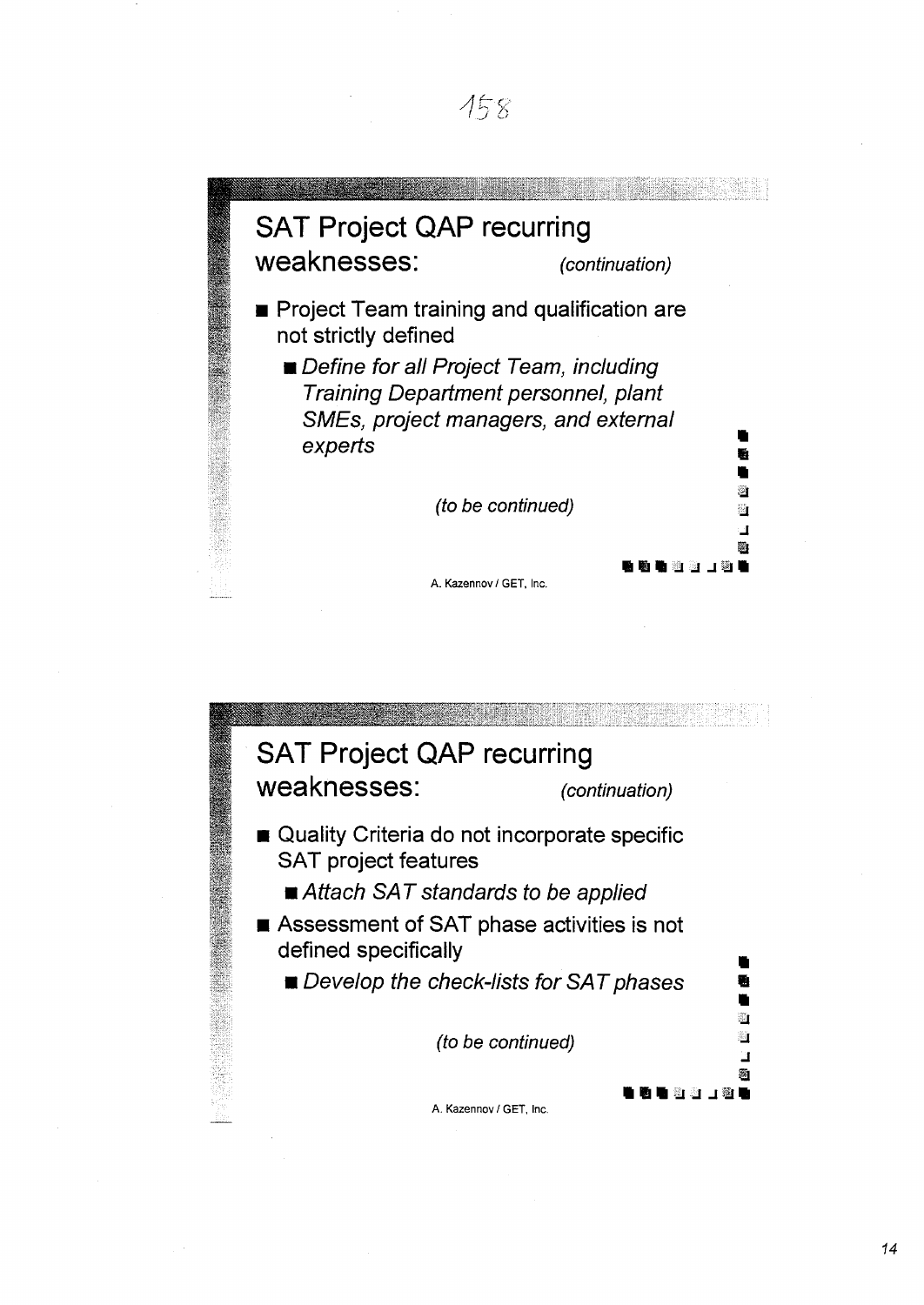

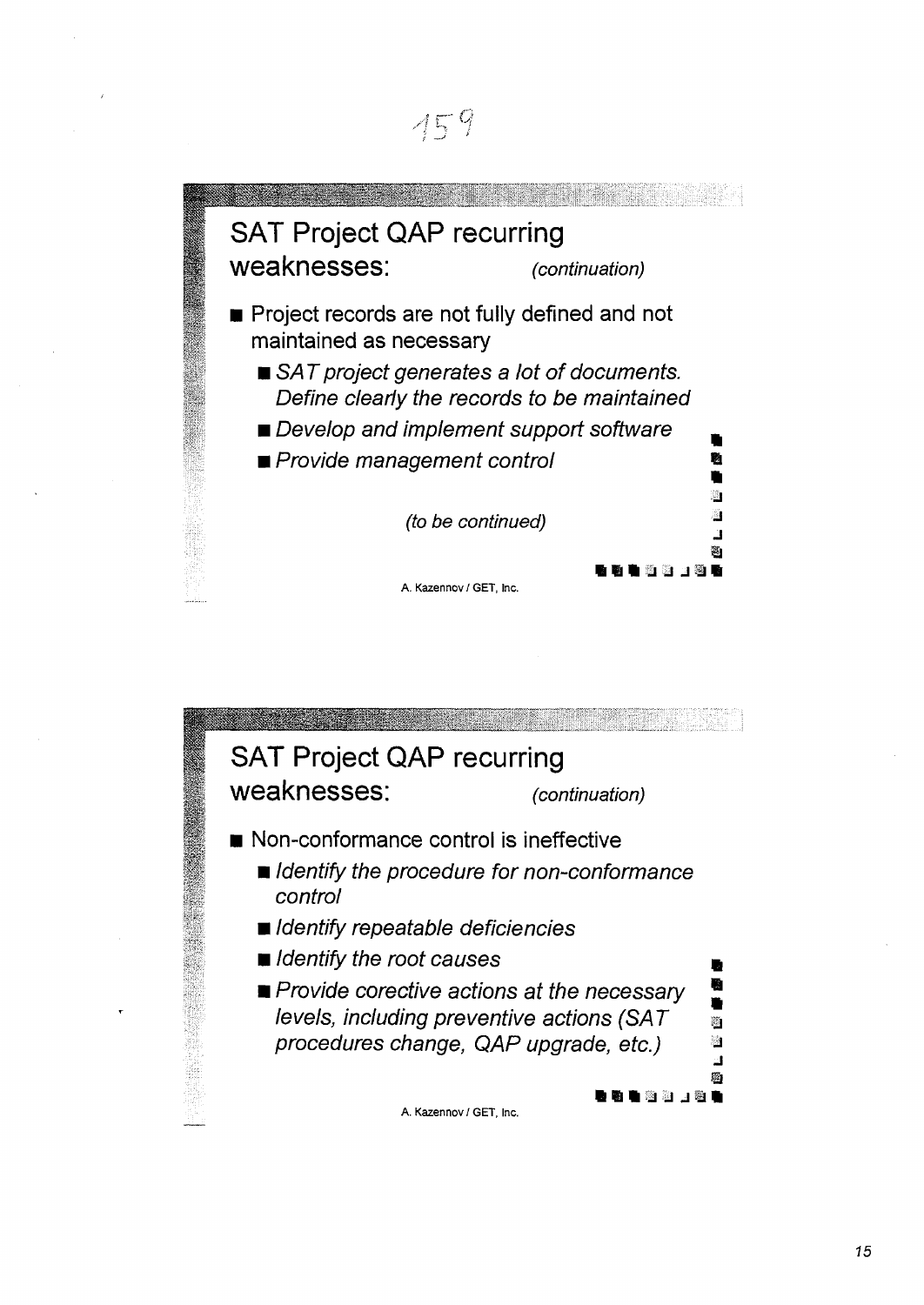

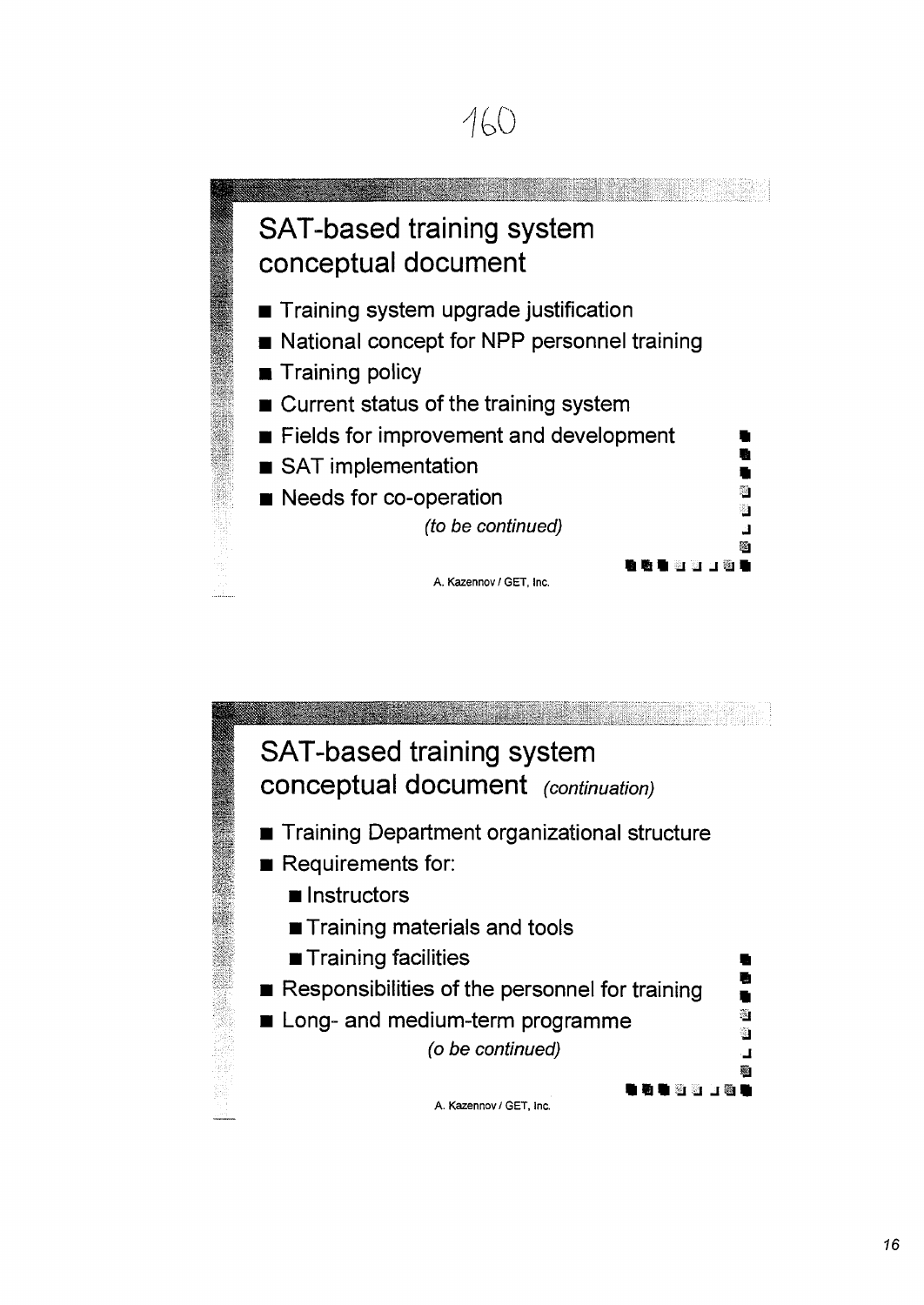

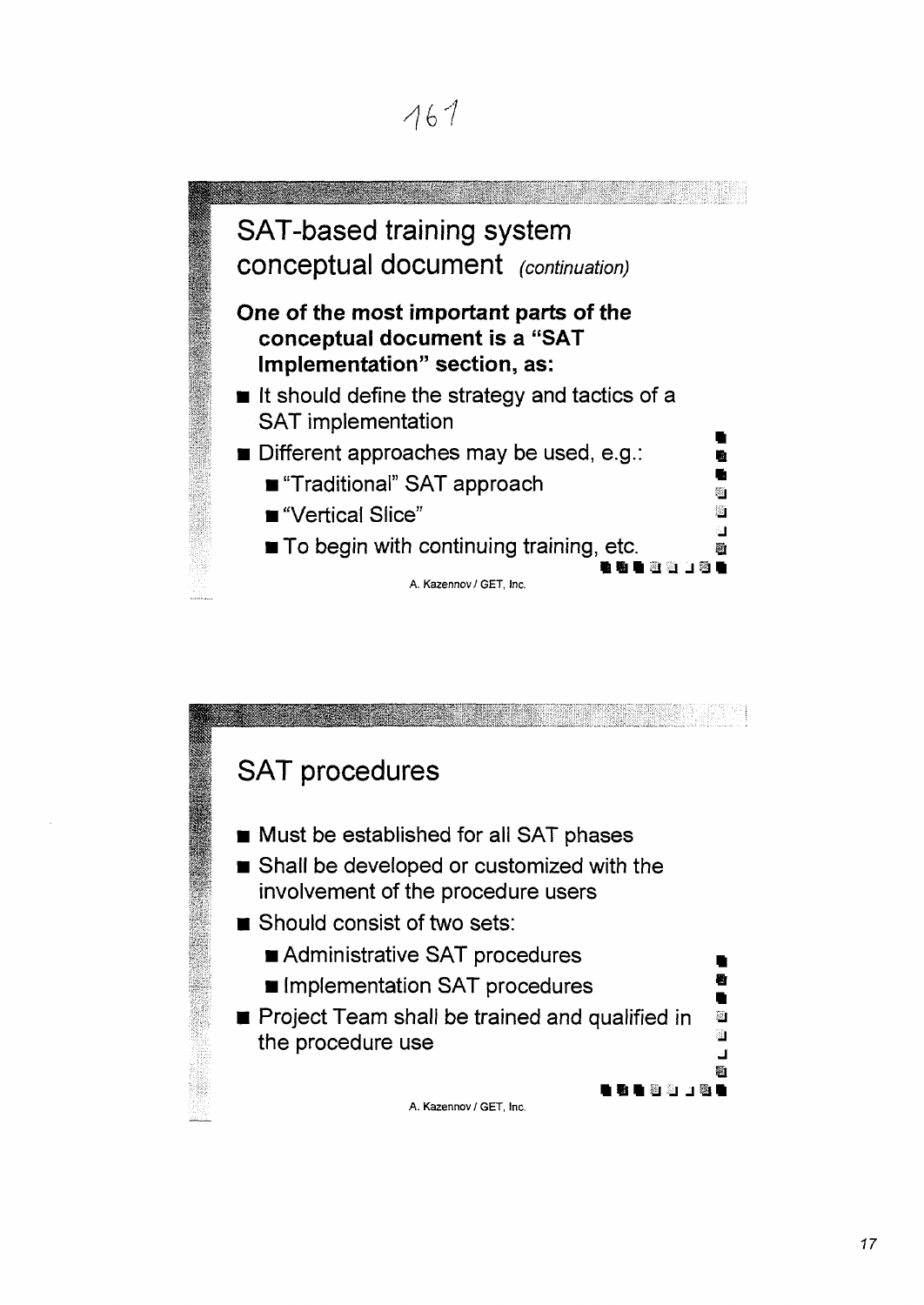

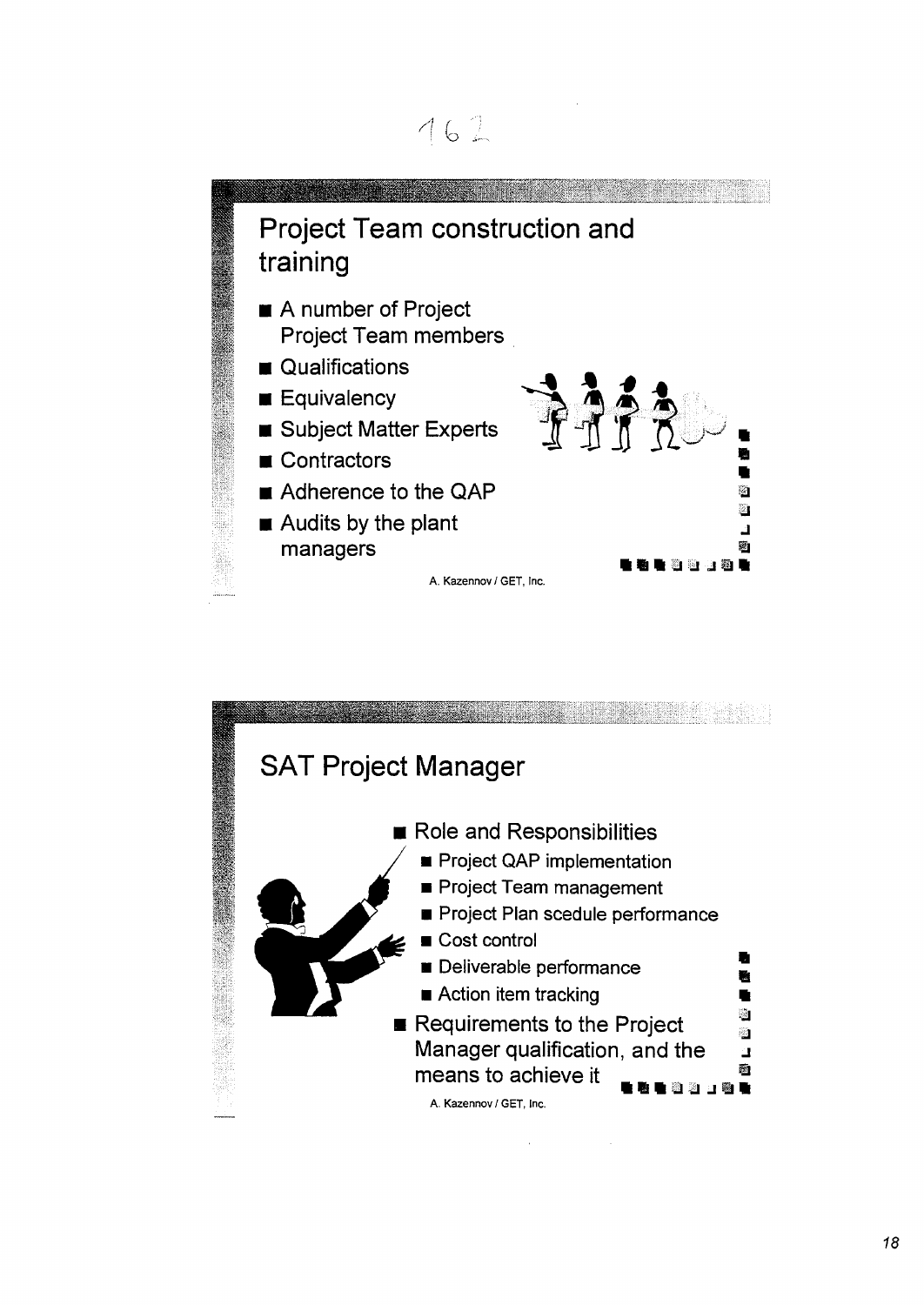